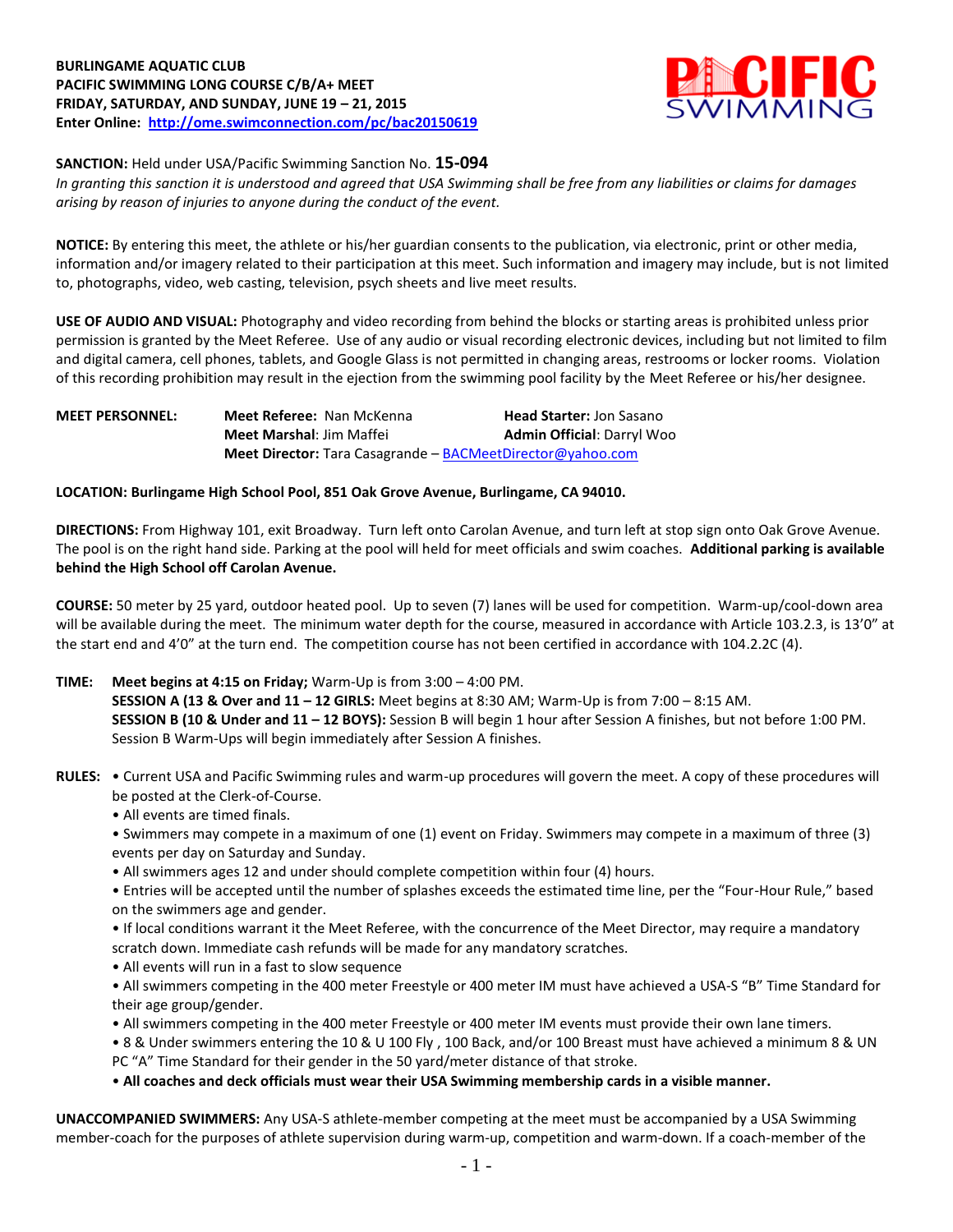athlete's USA-S Club does not attend the meet to serve in said supervisory capacity, it is the responsibility of the swimmer or the swimmer's legal guardian to arrange for supervision by a USA-S member-coach. The Meet Director or Meet Referee may assist the swimmer in making arrangements for such supervision; however, it is recommended that such arrangements be made in advance of the meet by the athlete's USA-S Club Member-Coach.

**RACING STARTS:** Swimmers must be certified by a USA-S member-coach as being proficient in performing a racing start, or must start the race in the water. It is the responsibility of the swimmer or the swimmer's legal guardian to ensure compliance with this requirement.

**RESTRICTIONS:** • Smoking and the use of other tobacco products is prohibited on the pool deck, in the locker rooms, in spectator

- seating, on standing areas and in all areas used by swimmers, during the meet and during warm-up periods.
- Sale and use of alcoholic beverages is prohibited in all areas of the meet venue.
- No glass containers are allowed in the meet venue.
- No propane heater is permitted except for snack bar/meet operations.
- All shelters must be properly secured.
- **No tents will be allowed on the pool deck or any other area within the pool's fenced complex.**
- Changing into or out of swimsuits other than in locker rooms or other designated areas is prohibited.

• Destructive devices, to include but not limited to, explosive devices and equipment, firearms (open or concealed), blades, knives, mace, stun guns and blunt objects are strictly prohibited in the swimming facility and its surrounding areas. If observed, the Meet Referee or his/her designee may ask that these devices be stored safely away from the public or removed from the facility. Noncompliance may result in the reporting to law enforcement authorities and ejection from the facility. Law enforcement officers (LEO) are exempt per applicable laws.

**ELIGIBILITY:** • Swimmers must be current members of USA-S and enter their name and registration number on the meet entry card as they are shown on their Registration Card. If this is not done, it may be difficult to match the swimmer with the registration and times database. The meet host will check all swimmer registrations against the SWIMS database and if not found to be registered, the Meet Director shall accept the registration at the meet (a \$10 surcharge will be added to the regular registration fee). Duplicate registrations will be refunded by mail.

• Swimmers in the "A" Division must have met at least USA Swimming Motivational "A" minimum time standard. Swimmers in the "B" Division must have met at least the listed "B" minimum time standard. All entry times slower than the listed "B" time standard will be in the "C" Division.

• Entries with **"NO TIME" will be ACCEPTED (exception – 400 FR, 400 IM, and 8 & UN entering the 10 & U 100 FL, 100 BK, 100 BR. See rules.)**

• Entry times submitted for this meet will be checked against a computer database and may be changed in accordance with Pacific Swimming Entry Time Verification Procedures.

- Disabled swimmers are welcome to attend this meet and should contact the Meet Director or Meet Referee regarding and special accommodations on entry times and seeding per Pacific Swimming policy.
- Swimmers 19 years of age and over may compete in the meet for time only, no awards. Such swimmers must have met standards for the 17-18 age group.
- The swimmer's age will be the age of the swimmer on the first day of the meet.

**ENTRY PRIORITY: Zone 1N swimmers entering online must do so by 11:59 PM Wednesday, June 3rd in order to receive priority acceptance to the meet. Surface mail entries must be postmarked by Monday, May 11th in order to receive priority acceptance to the meet.** No swimmers other than those from Zone 1 North may enter the meet until the priority period has concluded.

**ENTRY FEES:** \$4.00 per event plus a \$10.00 participation fee per swimmer. Entries will be rejected if payment is not sent at time of request.

# **ONLINE ENTRIES:** You may enter this meet online or by U.S. mail. To enter on-line go to

**<http://ome.swimconnection.com/pc/bac20150619>** to receive an immediate entry confirmation. This method requires payment by credit card. Swim Connection LLC charges a processing fee for this service, equal to \$1 per swimmer plus 5% of the total Entry Fees. Please note that the processing fee is a separate fee from the Entry Fees. If you do not wish to pay the processing fee, enter the meet using a mail entry. Entering online is a convenience, is completely voluntary, and is in no way required or expected of a swimmer by Pacific Swimming. **Online entries will be accepted through Wednesday, June 10 th at 11:59 PM**.

**MAILED OR HAND DELIVERED ENTRIES**: Entries must be on the attached consolidated entry form. Forms must be filled out completely and printed clearly with swimmers best time. Entries must be postmarked by midnight, Monday, June  $8<sup>th</sup>$  or hand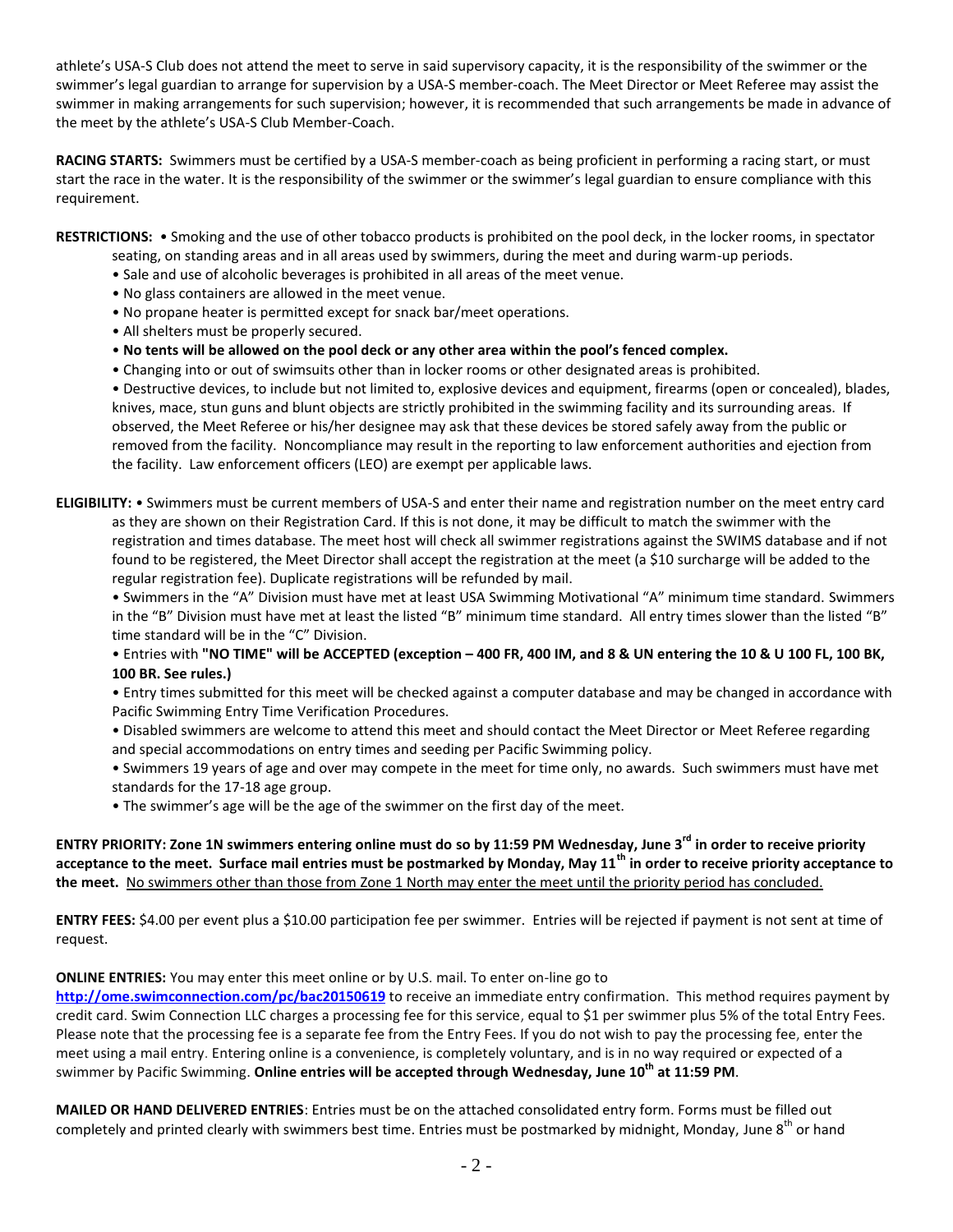delivered by 6:30 p.m. Wednesday, June 10<sup>th</sup>. No late entries will be accepted. No refunds will be made, except mandatory scratch downs. Requests for confirmation of receipt of entries should include a self-addressed envelope.

**Make check payable to**: BAC (Burlingame Aquatic Club)

| <b>Mail entries to:</b> Swim Meet Entries | <b>Hand deliver entries to: Burlingame High School Pool</b> |
|-------------------------------------------|-------------------------------------------------------------|
| P.O. Box 281                              | 1 Mangini Way                                               |
| Burlingame, CA 94010                      | Burlingame, CA 94010                                        |

**CHECK-IN:** The meet will be deck seeded. Swimmers must check-in at the Clerk-of-Course. Close of check-in for all individual events shall be no more than 60 minutes before the estimated time of the start of the first heat of the event. No event shall be closed more than 30 minutes before the scheduled start of the session. Swimmers who do not check in will not be seeded and will not be allowed to compete in that event.

**SCRATCHES:** Swimmers shall inform themselves of the meet starting time and shall report to the proper meet authorities promptly upon call. Any swimmers not reporting for or competing in an individual timed final event *shall not* be penalized.

**AWARDS:** Individual events will be awarded in the A, B, and C division. Ribbons for First through Eighth place will be given to the following age groups 8&U, 9-10, 11-12. Swimmers 13 years of age and older will not receive awards. "A" time medals will be given to swimmers achieving a new USA-S "A" (PC-A for 8 & Under) times, regardless of place achieved in the event. All awards must be picked up at the meet by coaches at the end of each session. Awards will not be mailed.

**ADMISSION:** Free. A meet program will be available for a reasonable fee.

**REFRESHMENTS:** A snack bar will be open each day. Generous and friendly hospitality provided for officials, coaches, and volunteers. Lunches will be available for officials and coaches. Hospitality will serve refreshments to timers and volunteers.

**MISCELLANEOUS:** No overnight parking is allowed. Facilities will not be provided after meet hours.

**MINIMUM OFFICIALS:** Teams must follow Zone 1 North rules for providing officials. Each team must provide officials for each session according to the number of swimmers entered in that session, following the table below. Teams that do not provide sufficient officials must provide coaches to act in the place of officials.

| Club swimmers entered in session | <b>Trained and carded officials requested</b> |  |  |  |  |  |
|----------------------------------|-----------------------------------------------|--|--|--|--|--|
| $0 - 10$                         |                                               |  |  |  |  |  |
| $11 - 25$                        |                                               |  |  |  |  |  |
| 25-50                            |                                               |  |  |  |  |  |
| 51-75                            |                                               |  |  |  |  |  |
| 76-100                           |                                               |  |  |  |  |  |
| 100 or more                      | 5 and Up (1 for every 25 swimmers)            |  |  |  |  |  |

#### **EVENT SUMMARY**

| FRIDAY, June 19 <sup>th</sup> |           |        | <b>SATURDAY June 20th</b> |        |           |        | <b>SUNDAY June 21st</b> |        |           |        |  |
|-------------------------------|-----------|--------|---------------------------|--------|-----------|--------|-------------------------|--------|-----------|--------|--|
| $9 - 10$                      | $11 - 12$ | 13 & O | 8 & UN<br>$9 - 10$        |        | $11 - 12$ | $13-0$ | 8 & UN                  | $9-10$ | $11 - 12$ | $13-0$ |  |
| 400 FR                        | 400 IM    | 400 FR | 100 FR                    | 100 FR | 100 FR    | 200 FR | 50 FR                   | 50 FR  | 200 FR    | 100 FR |  |
|                               |           |        | 100 BR                    | 100 BR | 100 BR    | 200 BR | 100 BK                  | 100 BK | 50 BK     | 200 BK |  |
|                               |           |        | 50 BK                     | 50 BK  | 200 BK    | 100 BK | 100 FL                  | 100 FL | 200 FL    | 100 BR |  |
|                               |           |        | 50 FL                     | 50 FL  | 50 FL     | 100 FL | 50 BR                   | 200 IM | 200 IM    | 200 IM |  |
|                               |           |        |                           |        |           |        |                         | 50 BR  |           |        |  |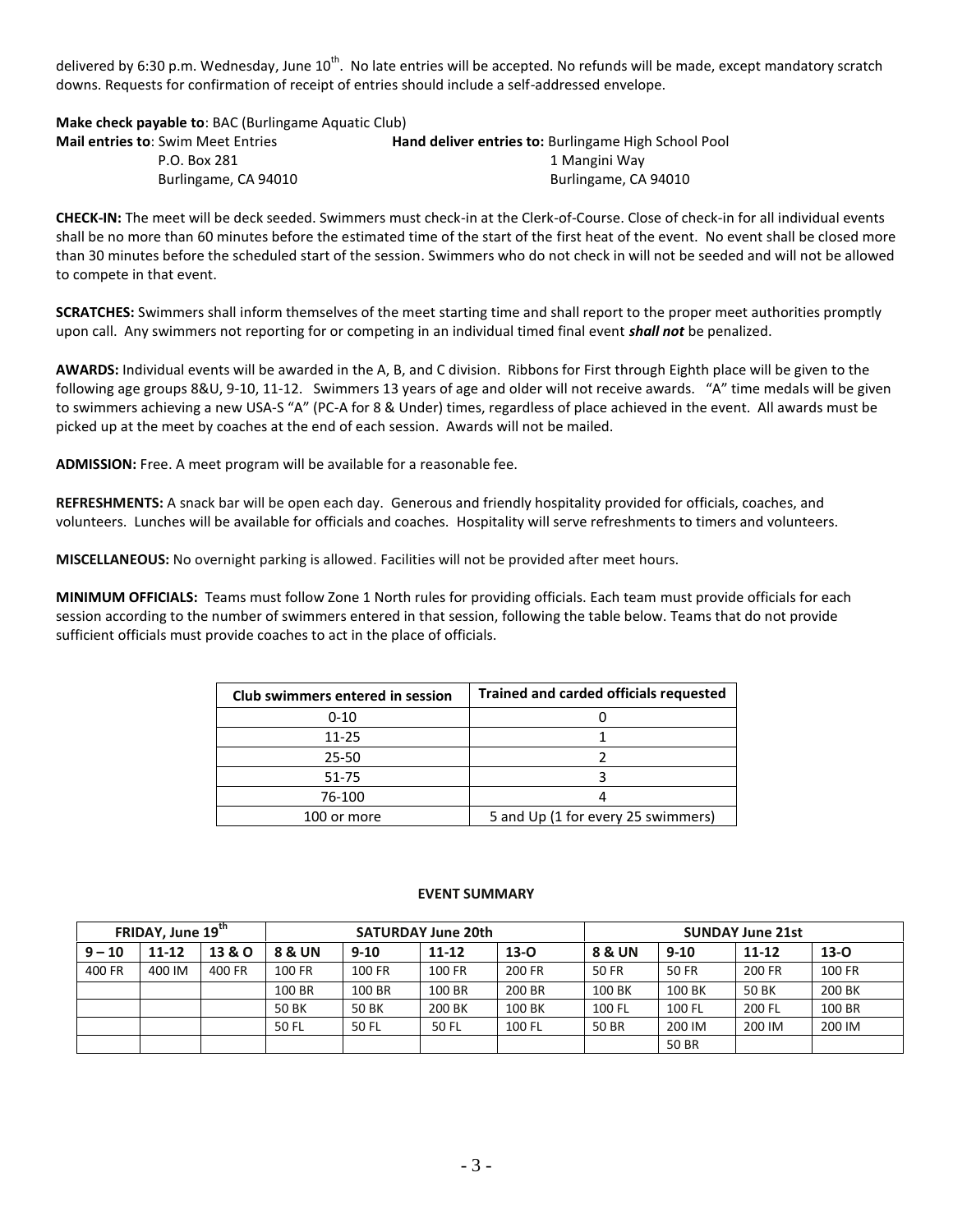| Girls # | <b>Friday Session</b>     | Boys # |
|---------|---------------------------|--------|
| $1*$    | 9-10 400 Free             | $2*$   |
| $3*$    | 13 & Over 400 Free        | 4*     |
| $5*$    | 11-12 400 IM              | $6*$   |
|         |                           |        |
| Girls # | <b>Saturday Session A</b> | Boys#  |
| 7       | 13 & O 200 FREE           | 8      |
| 9       | $11 - 12$ 100 FREE        |        |
| 11      | 13 & O 200 BREAST         | 12     |
| 13      | 11-12 100 BREAST          |        |
| 15      | 13 & O 100 BACK           | 16     |
| 17      | 11-12 200 BACK            |        |
| 19      | 13 & O 100 FLY            | 20     |
| 21      | 11-12 50 FLY              |        |
|         |                           |        |
| Girls # | <b>Saturday Session B</b> | Boys # |
|         | 11-12 100 FREE            | 24     |
| 25      | 10 & U 100 FREE           | 26     |
|         | 11-12 100 BREAST          | 28     |
| 29**    | 10 & U 100 BREAST         | $30**$ |
|         | 11-12 200 BACK            | 32     |
| 33      | 8 & U 50 BACK             | 34     |
| 35      | 9-10 50 BACK              | 36     |
|         | $11 - 1250$ FLY           |        |
| 39      | 8-U 50 FLY                | 40     |
| 41      | 9-10 50 FLY               | 42     |

| 5*                      | 11-12 400 IM              | $6*$   | Girls#  | <b>Sunday Session A</b> | Boys # |
|-------------------------|---------------------------|--------|---------|-------------------------|--------|
|                         |                           |        | 43      | $11 - 12200$ FREE       |        |
| rls#                    | <b>Saturday Session A</b> | Boys#  | 45      | 13 & O 100 FREE         | 46     |
| $\overline{\mathbf{z}}$ | 13 & O 200 FREE           | 8      | 47      | 11-12 50 BACK           |        |
| $\boldsymbol{9}$        | $11 - 12$ 100 FREE        |        | 49      | 13 & O 200 BACK         | 50     |
| 11                      | 13 & O 200 BREAST         | 12     | 51      | 11-12 200 FLY           |        |
| 13                      | 11-12 100 BREAST          |        | 53      | 13 & O 100 BREAST       | 54     |
| 15                      | 13 & O 100 BACK           | 16     | 55      | $11 - 12200$ IM         |        |
| 17                      | 11-12 200 BACK            |        | 57      | 13 & O 200 IM           | 58     |
| 19                      | 13 & O 100 FLY            | 20     |         |                         |        |
| 21                      | 11-12 50 FLY              |        | Girls#  | <b>Sunday Session B</b> | Boys # |
|                         |                           |        |         | 11-12 200 FREE          | 60     |
| rls#                    | <b>Saturday Session B</b> | Boys # | 61      | 10 & U 50 FREE          | 62     |
|                         | 11-12 100 FREE            | 24     |         | 11-12 50 BACK           | 64     |
| 25                      | 10 & U 100 FREE           | 26     | $65***$ | 10-U 100 BACK           | 66**   |
|                         | 11-12 100 BREAST          | 28     |         | 11-12 200 FLY           | 68     |
| g**                     | 10 & U 100 BREAST         | $30**$ | $69***$ | 10 & U 100 FLY          | 70**   |
|                         | 11-12 200 BACK            | 32     |         | 11-12 200 IM            | 72     |
| 33                      | 8 & U 50 BACK             | 34     | 73      | 9-10 200 IM             | 74     |
| 35                      | 9-10 50 BACK              | 36     | 75      | 8 & U 50 BREAST         | 76     |
|                         | $11 - 1250$ FLY           | 38     | 77      | 9-1050 BREAST           | 78     |
| 50                      | $R - 1150$ FIV            | 40     |         |                         |        |

\*Swimmers in the 400 Free and 400 IM must have achieved a USA-S "B" Time Standard

\*Swimmers in the 400 Free and 400 IM must provide their own lane timers

\*\*8 & Under Swimmers entering the 10 & U 100 Breast, 100 Back, and/or 100 Fly must have achieved an 8 & Under "PC-A" Time Standard for their gender in the 50 yard/meter distance of that stroke.

Use the following URL to find the time standards:<http://www.pacswim.org/index.shtml>